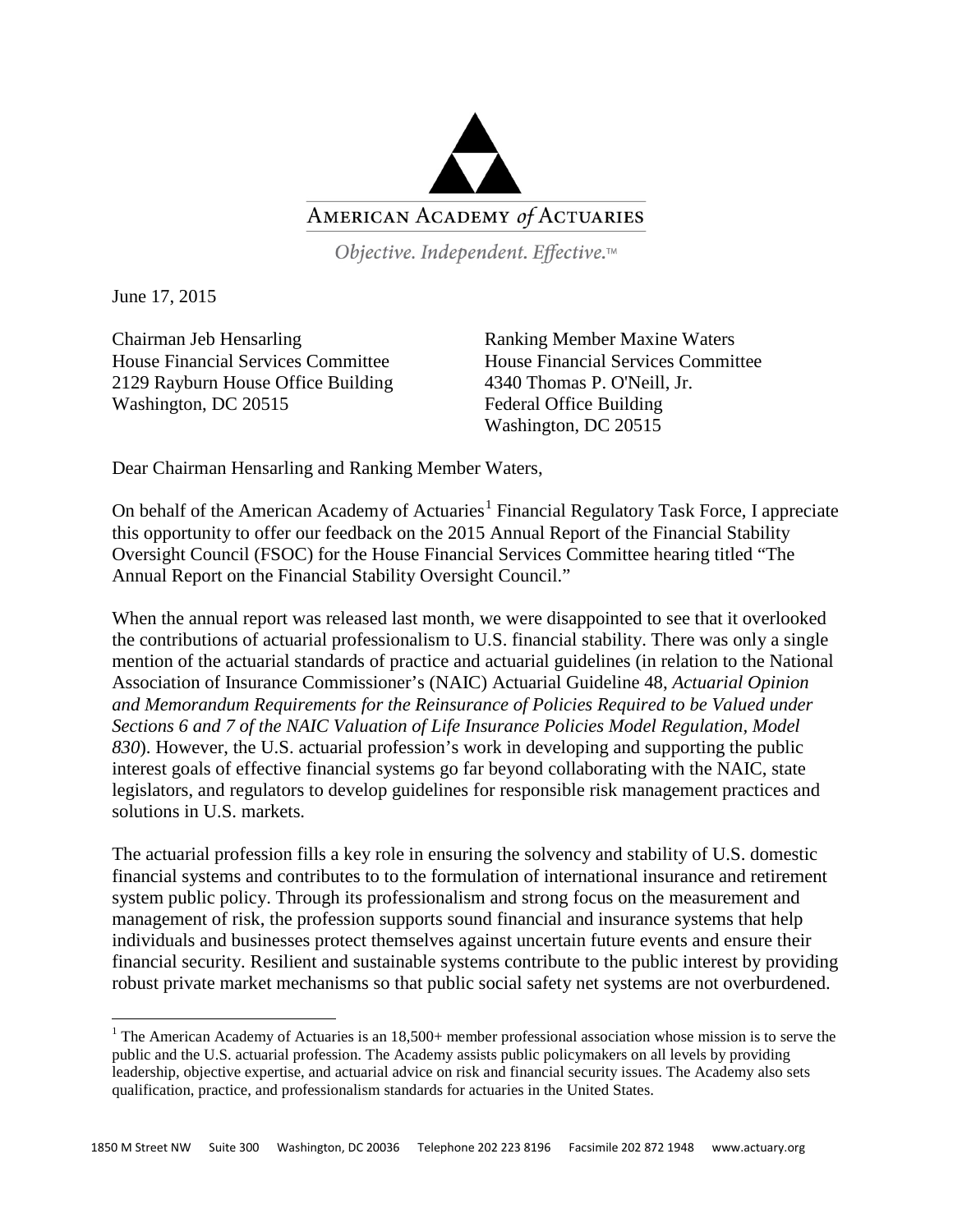Actuaries' education, experience, and adherence to professional standards uniquely qualify them to offer objective feedback on the [actuarial soundness](http://actuary.org/files/Actuarial_Soundness_Special_Report_5.10.12.pdf) of laws, regulations, guidance, and other proposals to policymakers. To support these efforts, the profession has developed numerous Actuarial Standards of Practice (ASOPs)—practice notes that provide best practices on issues of actuarial concern, and other resources.

The Academy is committed to helping regulators and legislators improve U.S. financial stability. I strongly urge the Committee to encourage the FSOC to include an overview on recent actuarial ASOPs, practice notes, and other materials, similar to what is already done for accounting standards, in its next annual report. To help the Committee understand the important contributions the U.S. actuarial profession makes to financial and insurance regulatory systems, I have attached a copy of the task force's 2014 overview on actuarial standards and guidelines we prepared for the FSOC, which has been updated to include a discussion draft on Capital Adequacy Assessments released by the Actuarial Standards Board last month. The overview specifically discusses our perspectives on recent changes to actuarial standards and guidance in the areas of professionalism, enterprise risk management, solvency, and pensions.

If you have any questions about this overview or would like to discuss these issues in more detail, please contact Lauren Sarper, the American Academy of Actuaries' senior policy analyst for Risk Management and Financial Reporting, at 202-223-8196 or [sarper@actuary.org.](mailto:sarper@actuary.org)

Sincerely,

Jeffrey S. Schlinsog, MAAA, FSA Chairperson, Financial Regulatory Task Force Risk Management and Financial Reporting Council American Academy of Actuaries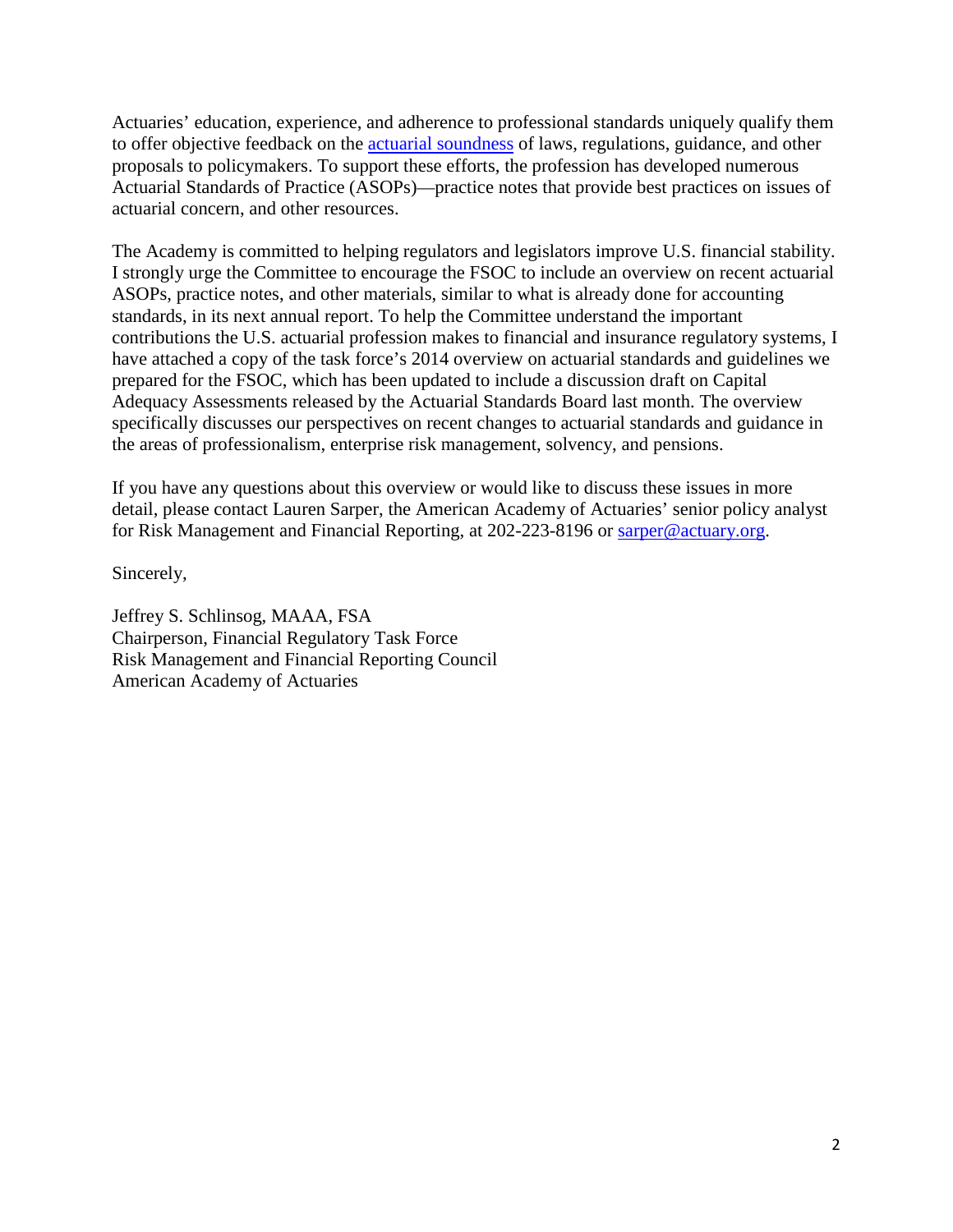## **Actuaries and Financial Stability**

The actuarial profession plays a prominent role in protecting the solvency and stability of domestic and international financial systems because of its strong focus on the measurement and management of risk and its history of contributing to sound insurance systems, regulatory frameworks, and compliance mechanisms. These systems, in turn, protect individuals and businesses in the face of uncertainty and catastrophic events.

## *Qualifications*

Actuaries have the skills necessary to assist U.S. policymakers in protecting financial stability because of their unique qualifications from extensive education, experience, and professional standards. Actuaries must take a series of examinations on a range of insurance, financial, and riskrelated topics to obtain their primary credential. The examinations cover basic actuarial concepts on interest theory, contingencies, investments basics, as well as specialized tracks on different lines of insurance, enterprise risk management (ERM), investments, and retirement benefits. Actuaries tend to specialize in certain functions—such as valuation, pricing, model creation, risk-based capital, financial reporting, audit functions, etc.— and earn targeted continuing education on emerging risks, evolving assessment techniques, and changes in regulations. They typically focus in a specific area of practice: life insurance, property and casualty insurance, health insurance, or pensions. As a result, they are experts in recognizing and analyzing risk and modeling financial security programs, which allows them to provide vital feedback on the feasibility of legislation, regulations, and guidance under consideration.

## *Professionalism*

The U.S.-based actuarial organizations<sup>[2](#page-2-0)</sup> provide valuable resources to actuaries in their pursuits to maintain insurer and retirement system solvency and encourage general financial stability. These groups research and develop new models to protect solvency and recommend new mechanisms to streamline financial reporting. They identify inconsistencies and recommend changes to current rules and regulations to ensure consistency in the calculation and reporting processes. The groups offer continuing education to help actuaries fulfill actuarial standards and requirements.

The profession maintains strong processes that serve the public interest and keep actuaries professionally accountable. The five U.S. -based actuarial organizations, including the American Academy of Actuaries (the "Academy"), have all adopted the [Code of Professional Conduct](http://www.actuary.org/files/code_of_conduct.8_1.pdf) (Code). Compliance with the Code requires members of those organizations to adhere to [actuarial standards](http://www.actuarialstandardsboard.org/asops.asp)  [of practice](http://www.actuarialstandardsboard.org/asops.asp) (ASOPs) promulgated by the Actuarial Standards Board (ASB) and the [Qualification](http://www.actuary.org/files/qualification_standards.pdf)  [Standards](http://www.actuary.org/files/qualification_standards.pdf) for Actuaries Issuing Statements of Actuarial Opinion in the United States (USQS) promulgated by the Academy's Committee on Qualifications (COQ).

The Code identifies the professional and ethical standards required of actuaries who belong to the relevant organizations. It sets forth what it means for an actuary to act as a professional. It identifies the responsibilities that actuaries have to their clients, employers, and to the actuarial profession. The Actuarial Board for Counseling and Discipline (ABCD) is responsible for considering

<span id="page-2-0"></span><sup>&</sup>lt;sup>2</sup> The American Academy of Actuaries, the American Society of Pension Professionals and Actuaries, the Casualty Actuarial Society, the Conference of Consulting Actuaries, and the Society of Actuaries.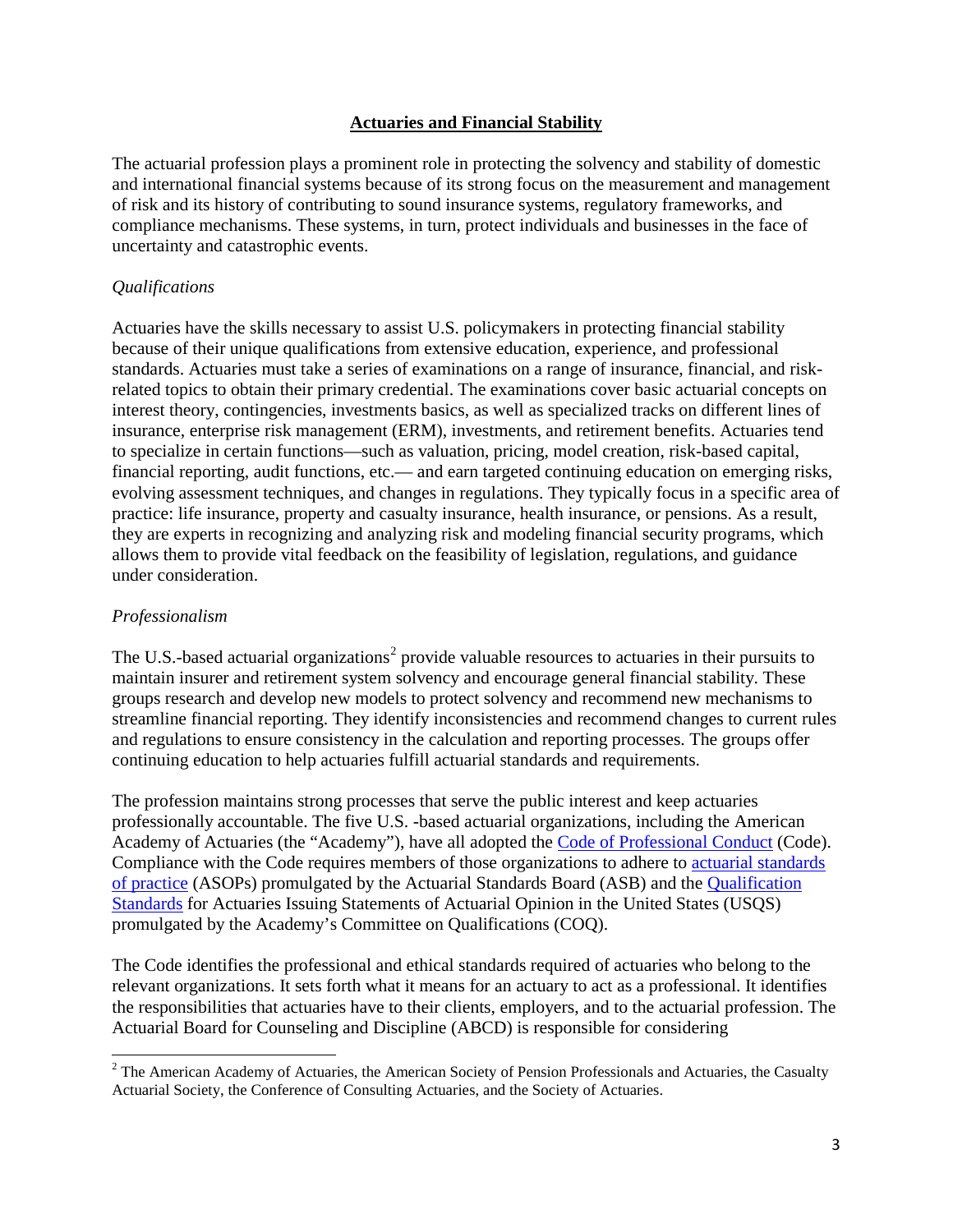complaints alleging violations of the Code. An important element of the discipline process is Precept 13 of the Code. Precept 13 requires an actuary with knowledge of an apparent, unresolved, material violation of the Code by another Actuary to attempt to resolve the apparent violation or to disclose such violation to the ABCD. When the ABCD determines an actuary has materially violated the Code, it recommends discipline action be taken by the appropriate actuarial organization. Public discipline of Academy members is available on the Academy's [website.](http://www.actuary.org/content/public-discipline)

As part of their work, some actuaries prepare Statements of Actuarial Opinion (SAOs) for insurers in order to comply with the National Association of Insurance Commissioner's (NAIC) annual statement instructions or other regulatory requirements. While ASOPs may be used to provide guidance on the preparation of the SAOs, the USQS specify requirements for basic education, experience, and continuing education that must be met by actuaries issuing SAOs. The details of each actuarial line of work—health, property and casualty, life, risk management, pensions, etc.—are varied and may require actuaries with a very specific set of skills and education when issuing an SAO.

The ASB establishes and improves the ASOPs. The ASOPs identify what the actuary should consider, document, and disclose when performing an actuarial assignment. The ASB's goal is to set standards for appropriate practice in the U.S.

## *Resources*

Their professionalism makes actuaries a knowledgeable and valuable resource to regulators and policymakers as they develop laws, regulations, and rules for the insurance and retirement industries. Regulators and legislators have long recognized the vital role actuaries play in maintaining insurer solvency. Almost 30 years ago, the regulations governing insurance valuation were changed to require a formal opinion from an Appointed Actuary regarding the adequacy of insurance reserves, in accordance with professional standards.

Today, actuaries continue to occupy an important role in the regulation of insurance. They provide Appointed Actuary Opinions on the adequacy of insurers' reserves, and help prepare insurers' Own Risk and Solvency Assessments for regulator review. They also help the NAIC develop, in addition to important model laws and regulations, Actuarial Guidelines (AG) that are intended as guidance for applying specific state laws to certain actuarial circumstances. Health and pension actuaries also provide resources and recommendations to the federal government in non-insurance areas.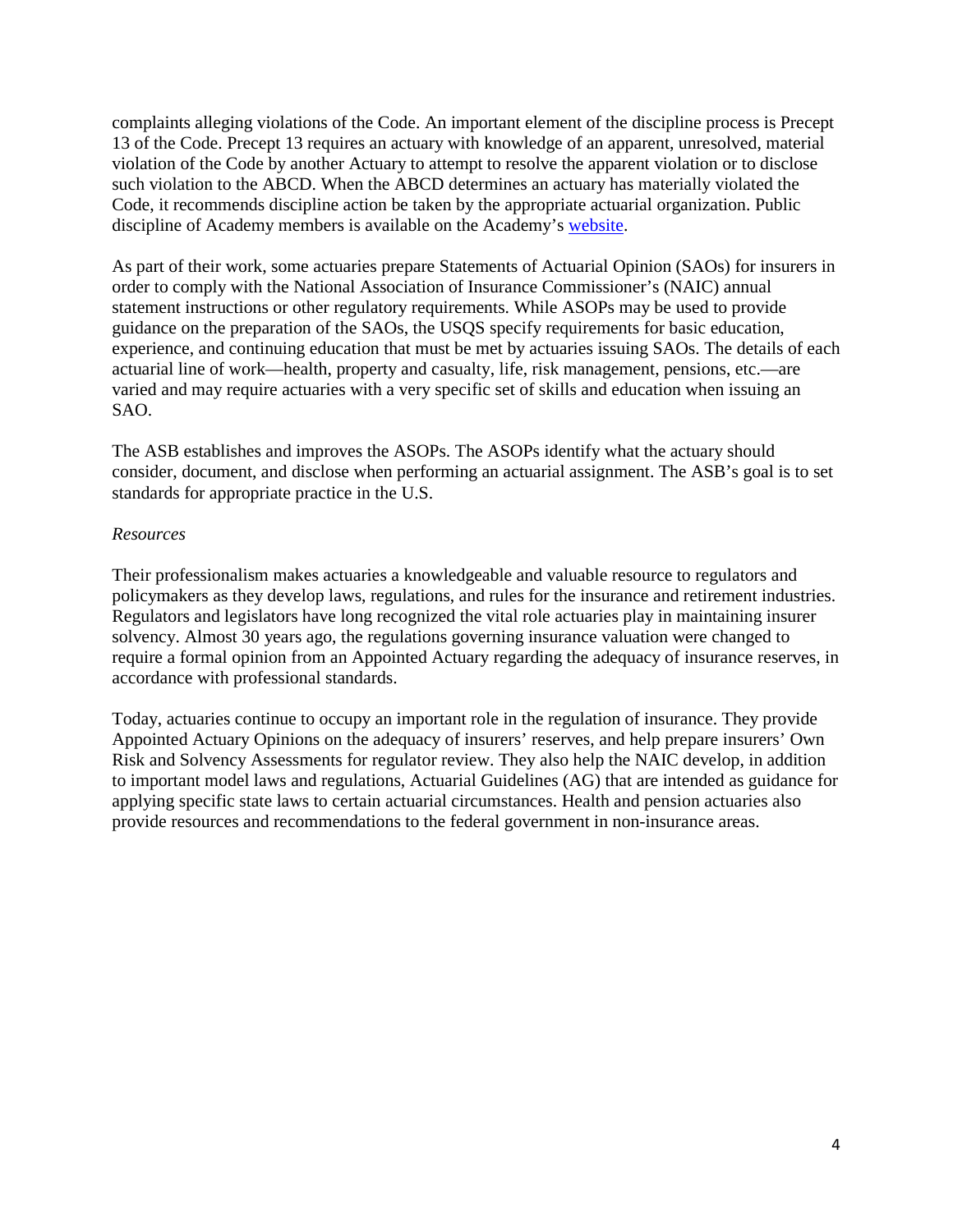## **Recent Updates to Actuarial Standards and Guidelines**

## *Professionalism*

In December 2013, ASOP 25-*[Credibility Procedures](http://www.actuarialstandardsboard.org/pdf/asops/asop025_174.pdf)* was expanded by the ASB to cover pensions and life insurance practices beyond group term. The standard was previously limited to accident and health, group term life, and property/casualty coverages. The standard became effective on or after May 1, 2014.

The ASB is currently working on a revision for ASOP 38- *[Using Models Outside The Actuary's Area](http://www.actuarialstandardsboard.org/pdf/asops/asop038_155.pdf)  [of Expertise \(Property and Casualty\)](http://www.actuarialstandardsboard.org/pdf/asops/asop038_155.pdf)* and is examining a potential new modeling standard that would apply to a wide variety of models. Information on recent changes to other ASOPs not discussed in this document is contained in Appendix A.

Last year, the Academy issued an *infographic* to assist actuaries in better understanding the applicability of the USQS and the related continuing education (CE) requirements Currently, the Academy is working to finalize an attestation [form](http://www.actuary.org/files/AAA_USQSAttestation2014FormDRAFT.pdf) which can help regulators and actuaries document compliance with the USQS generally and demonstrate when the standards are satisfied in order to be a "qualified" actuary in a specific area of practice.

#### *Enterprise Risk Management/Own Risk and Solvency Assessment*

In May 2015, the ASB released a discussion draft on [Capital Adequacy Assessments for Insurers.](http://www.actuarialstandardsboard.org/asops/capital-adequacy-assessment-for-insurers/) The document is intended to help develop additional guidance for actuaries preparing an assessment of capital adequacy, whether for a specific regulatory requirement or for general management purposes.

In July 2013, the Academy developed a practice note on [Insurance Enterprise Risk Management](http://actuary.org/files/ERM_%20Practice_Note_July_2013_0.pdf) to explain emerging regulatory guidance and emerging practices in the field. In September 2014, the Academy published an [overview](http://actuary.org/files/ERM_Committee_Actuaries_and_ORSA_Overview_092614.pdf) of the potential role of the actuary within an Own Risk and Solvency Assessment (ORSA)<sup>[3](#page-4-0)</sup> process.

The ASB developed two new ASOPs for actuaries working in the ERM field in late 2012: [ASOP No.](http://www.actuarialstandardsboard.org/pdf/asops/asop046_165.pdf)  46 - [Risk Evaluation in Enterprise Risk Management](http://www.actuarialstandardsboard.org/pdf/asops/asop046_165.pdf) and ASOP No. 47 - [Risk Treatment in](http://www.actuarialstandardsboard.org/pdf/asops/asop047_169.pdf)  [Enterprise Risk Management.](http://www.actuarialstandardsboard.org/pdf/asops/asop047_169.pdf) The ASB is also developing a standard to address the implementation of ORSA.

In October 201[4](#page-4-1), the Joint Risk Management Section<sup>4</sup> released the e-book "How to Review an [ORSA.](https://www.soa.org/Library/Essays/jrm-essay-ebook-how-orsa-2014-toc.aspx)" The e-book combines several articles that provide an overview for companies of how to put together an ORSA report and for regulators on how to effectively review an ORSA report.

<span id="page-4-0"></span> $3$  As defined by the NAIC, an ORSA is an internal process undertaken by an insurer to assess the adequacy of its risk management and solvency positions under normal and severe stress scenarios. An ORSA requires insurers to analyze material risks (i.e., underwriting, credit, market, operational, liquidity risks, etc.) that could have an impact on an insurer's ability to meet its policyholder obligations "Own Risk and Solvency Assessment (ORSA)," *CIPR* 

<span id="page-4-1"></span>*Topics*, NAIC, August 14, 2014.<br><sup>4</sup> Made up of the Canadian Institute of Actuaries<sup>4</sup>, Casualty Actuarial Society, and Society of Actuaries.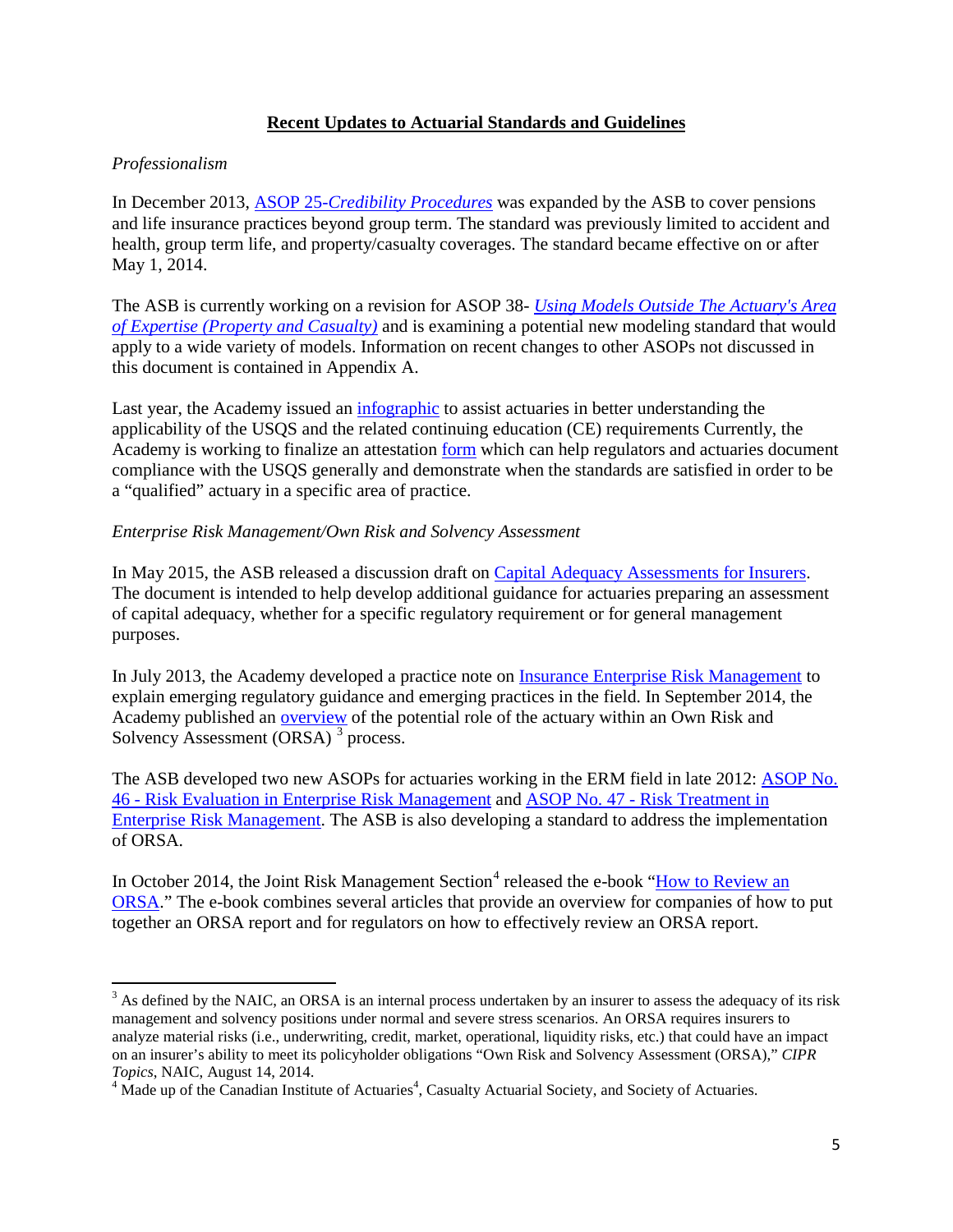Finally, the profession created the [Chartered Enterprise Risk Analyst](http://www.ceranalyst.org/) (CERA) credential. It certifies the actuaries are qualified to work on ERM related reports and issues. This certification was established under an international treaty in 2009 and is now available worldwide.

## *Solvency*

Currently, the Academy is working with the NAIC and other regulators to develop and refine aspects of the U.S. risk based capital (RBC) formula and the [Standard Valuation Law](http://www.naic.org/store/free/MDL-820.pdf) and the associated technical [Valuation Manual](http://www.naic.org/documents/committees_a_latf_140331_valuation_manual.pdf) (VM) for life insurers. In June 2014, the Academy provided a report to the NAIC on the ["Recommended Approach for Updating Regulatory Risk-Based Capital](http://actuary.org/files/C3P1_Update_Report_6-13-14.pdf)  [Requirements for Interest Rate Risk for Fixed Annuities and Single Premium Life Insurance.](http://actuary.org/files/C3P1_Update_Report_6-13-14.pdf)" The report proposed the use of consistent methodologies among the different interest rate risks for life insurance products to more accurately reflect a life insurer's exposure to risks in the RBC formula. In February 2014, the Academy issued ["Exposure Draft of Practice Note on Life Principle-Based](http://www.actuary.org/files/VM-20_Practice_Note_Exposure_Draft_2-24-14.pdf)  [Reserves Under VM-20"](http://www.actuary.org/files/VM-20_Practice_Note_Exposure_Draft_2-24-14.pdf). This practice note provides advice on calculating minimum valuation statutory reserves for life products outlined in the Valuation Manual.

In response to international efforts to create a global capital standard, the Academy provided feedback to U.S. policymakers on appropriate group solvency and capital standards. The Academy's Solvency Committee developed [ten principles](http://actuary.org/files/Academy_Basic_Solvency_Principles_for_Regulators_to_NAIC_091814.pdf) that must be considered during the development process, including: clearly defining the regulatory purpose and goals; promoting responsible risk management in the regulated group and encouraging risk-based regulation; and focusing on the total asset requirement rather than the required reserves or capital.

## *Pensions*

In December 2013, the ASB revised ASOP 4, *[Measuring Pension Obligations and Determining](http://www.actuarialstandardsboard.org/pdf/asops/asop004_173.pdf)  [Pension Plan Costs or Contributions](http://www.actuarialstandardsboard.org/pdf/asops/asop004_173.pdf)*. The ASOP requires new disclosures concerning the funded status of a pension plan, disclosure of the rationale for changes in cost or contributions, and new disclosures regarding the implications of the contribution allocation procedure or the plan sponsor's funding policy. It is effective December 31, 2014.

In September 2013, the ASB updated ASOP 27, *[Selection of Economic Assumptions for Measuring](http://www.actuarialstandardsboard.org/pdf/asops/asop027_172.pdf)  [Pension Obligations](http://www.actuarialstandardsboard.org/pdf/asops/asop027_172.pdf)*. The revision: clarifies that economic assumptions can be based on either the actuary's best estimate or estimates inherent in market data; uses reasonable assumptions instead of a "best estimate range;" requires the disclosure of the rationale used in selecting assumptions; and distinguishes between prescribed assumptions or methods set by law versus set by another party. The standard became effective September 30, 2014. The ASB is also working on a standard that would help actuaries assess and describe risk inherent in pensions.

The Academy has launched *[Retirement for the AGES](http://www.actuary.org/Retirement-for-the-AGES)*, which introduces principles necessary to examine retirement plans and policy proposals, including ensuring that a given retirement system is able to weather the financial recessions and inflation.

The Conference of Consulting Actuaries recently published *[Actuarial Funding Policies and](http://www.ccactuaries.org/publications/news/CCA-PPC-White-Paper-on-Public-Pension-Funding-Policy.pdf)  [Practices for Public Pension Plans](http://www.ccactuaries.org/publications/news/CCA-PPC-White-Paper-on-Public-Pension-Funding-Policy.pdf)* to provide information to policymakers and other interested parties on the development of actuarially based funding policies for public pension plans.